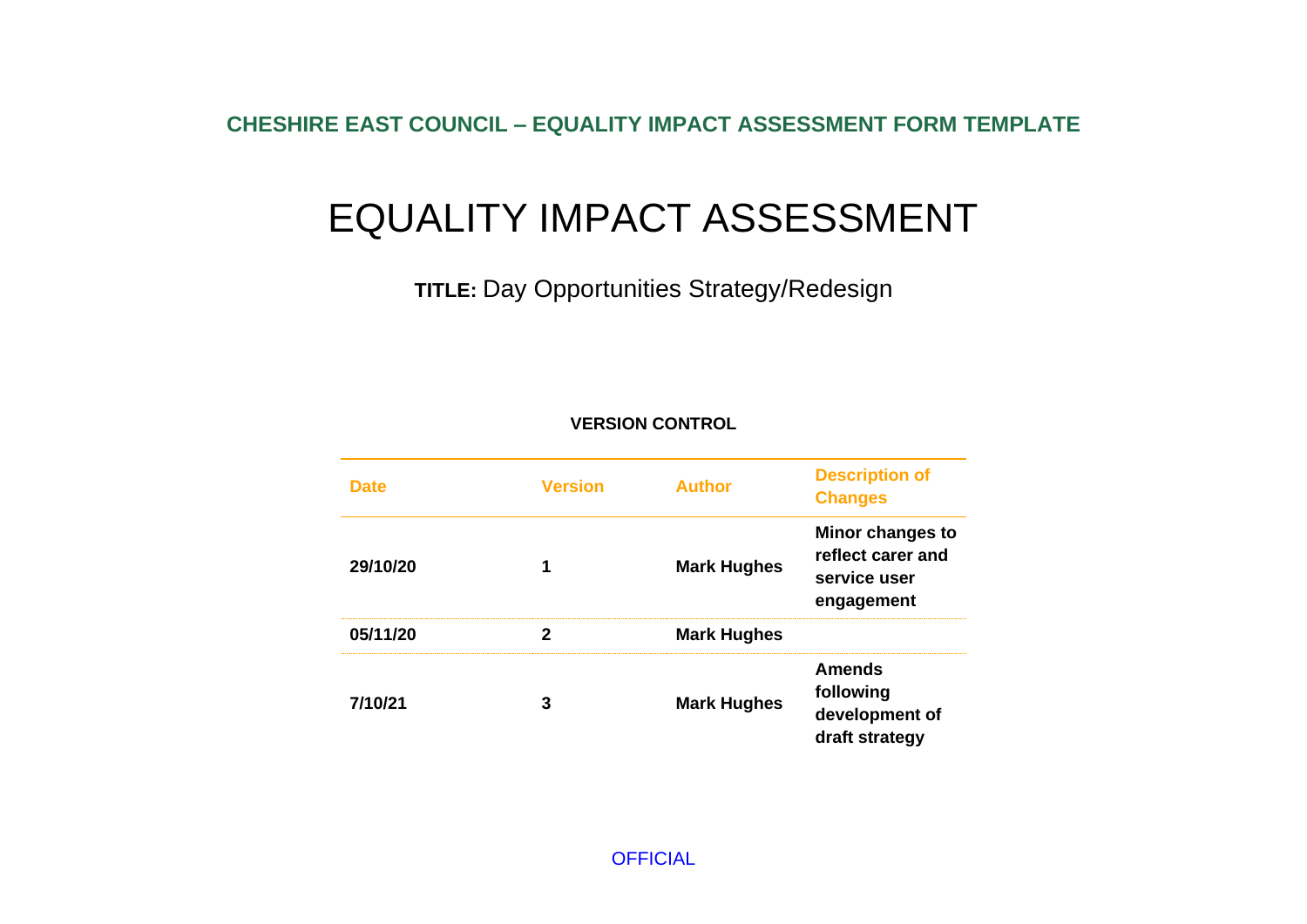| Amended to<br>reflect<br>development of<br><b>Mark Hughes</b><br>31/1/2022<br>5<br><b>Flexible</b><br><b>Purchasing</b><br><b>System</b> | 12/10/21 | 4 | <b>Mark Hughes</b> | <b>Amended with</b><br>feedback from<br>consultation |
|------------------------------------------------------------------------------------------------------------------------------------------|----------|---|--------------------|------------------------------------------------------|
|                                                                                                                                          |          |   |                    |                                                      |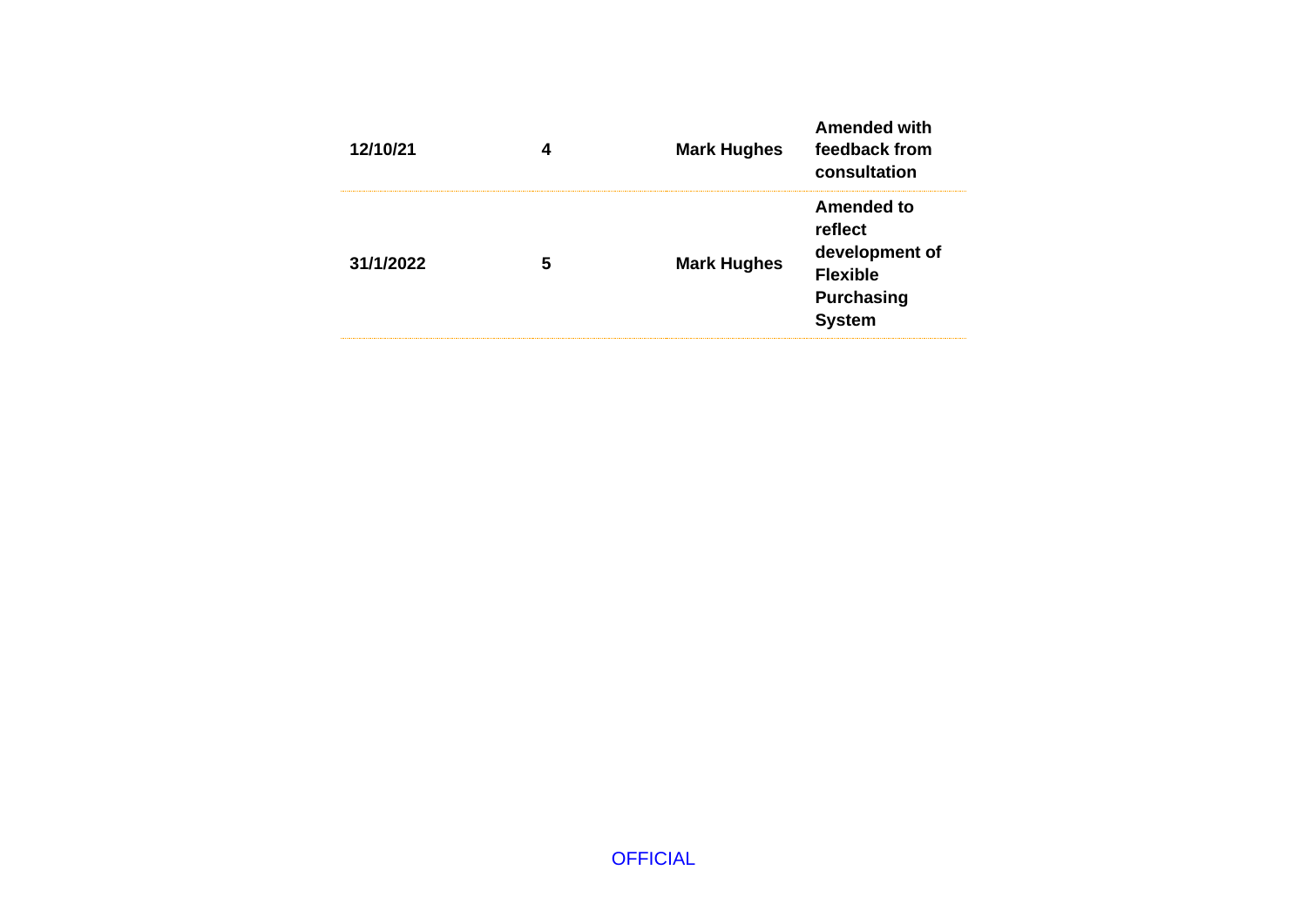## **CHESHIRE EAST COUNCIL –EQUALITY IMPACT ASSESSMENT**

**Stage 1 Description:** Fact finding (about your policy / service /

| <b>Department</b>                                                                                                                                          | Integrated Commissioning Team                                                                                                                                                                                                                                                                                                                                                                                                                                                                                                                                                                          |                                     | Lead officer responsible for<br>assessment      |                 | Mark Hughes      |                 |
|------------------------------------------------------------------------------------------------------------------------------------------------------------|--------------------------------------------------------------------------------------------------------------------------------------------------------------------------------------------------------------------------------------------------------------------------------------------------------------------------------------------------------------------------------------------------------------------------------------------------------------------------------------------------------------------------------------------------------------------------------------------------------|-------------------------------------|-------------------------------------------------|-----------------|------------------|-----------------|
| <b>Service</b>                                                                                                                                             | Adults, Health and Integration                                                                                                                                                                                                                                                                                                                                                                                                                                                                                                                                                                         |                                     | Other members of team<br>undertaking assessment |                 |                  |                 |
| <b>Date</b>                                                                                                                                                | 31/01/2022                                                                                                                                                                                                                                                                                                                                                                                                                                                                                                                                                                                             |                                     | <b>Version</b>                                  |                 | 4                |                 |
| Type of document (mark as                                                                                                                                  | <b>Strategy</b>                                                                                                                                                                                                                                                                                                                                                                                                                                                                                                                                                                                        | Plan                                | <b>Function</b>                                 | <b>Policy</b>   | <b>Procedure</b> | <b>Service</b>  |
| appropriate)                                                                                                                                               |                                                                                                                                                                                                                                                                                                                                                                                                                                                                                                                                                                                                        |                                     |                                                 |                 |                  |                 |
|                                                                                                                                                            | $\boldsymbol{X}$                                                                                                                                                                                                                                                                                                                                                                                                                                                                                                                                                                                       |                                     |                                                 |                 | $\boldsymbol{X}$ | X.              |
| Is this a new/existing/revision                                                                                                                            |                                                                                                                                                                                                                                                                                                                                                                                                                                                                                                                                                                                                        | <b>New</b>                          |                                                 | <b>Existing</b> |                  | <b>Revision</b> |
| of an existing document (please                                                                                                                            |                                                                                                                                                                                                                                                                                                                                                                                                                                                                                                                                                                                                        |                                     |                                                 |                 |                  |                 |
| mark as appropriate)                                                                                                                                       |                                                                                                                                                                                                                                                                                                                                                                                                                                                                                                                                                                                                        | $\boldsymbol{X}$                    |                                                 |                 | X                |                 |
| Title and subject of the impact                                                                                                                            |                                                                                                                                                                                                                                                                                                                                                                                                                                                                                                                                                                                                        | Day Opportunities Strategy/Redesign |                                                 |                 |                  |                 |
| assessment (include a brief<br>description of the aims,<br>outcomes, operational issues<br>as appropriate and how it fits in<br>with the wider aims of the | Our strategic vision for day opportunities in the future within Cheshire East is to support safe,<br>purposeful and personalised activities that enable citizens to play a valued role in their<br>community and to live as independently as they choose, ensuring that vulnerable adults can<br>access activities appropriate to their needs, choice and control.                                                                                                                                                                                                                                     |                                     |                                                 |                 |                  |                 |
| organisation)                                                                                                                                              | The key objectives that we aim to deliver on to support this change will include:                                                                                                                                                                                                                                                                                                                                                                                                                                                                                                                      |                                     |                                                 |                 |                  |                 |
| Please attach a copy of the<br>strategy/ plan/ function/ policy/<br>procedure/ service                                                                     | • Focus on the individual, their strengths, choices, assets, and goals through person centred<br>planning.<br>• Focus on the outcomes that service users and carers wish to achieve.<br>Providing support that enables the person to access a range of opportunities in the wider,<br>and their own, community as an active and equal citizen.<br>Focus on skills development, improving independence in daily living i.e. travel training and<br>employment where possible.<br>Maximise the opportunity to use budgets or direct payments to access support or activities<br>of the citizen's choice. |                                     |                                                 |                 |                  |                 |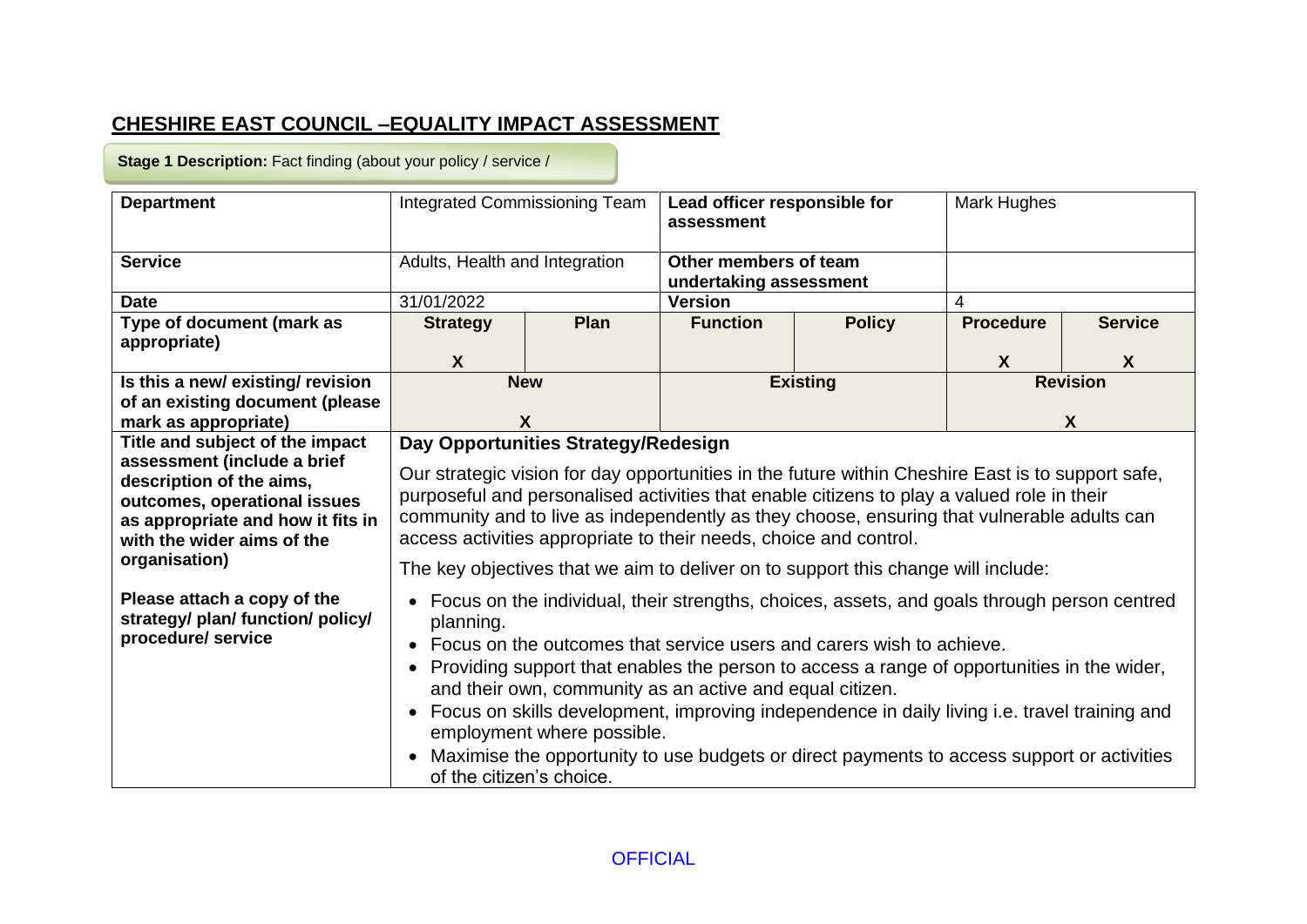| • Make the most of vibrant and developing community groups and assets, ensuring access to<br>the wide range of opportunities Cheshire East has to offer.                                                                                                                                                                        |
|---------------------------------------------------------------------------------------------------------------------------------------------------------------------------------------------------------------------------------------------------------------------------------------------------------------------------------|
| <b>Outcomes</b>                                                                                                                                                                                                                                                                                                                 |
| We will develop an outcomes-based approach to day opportunities where services are provided<br>to an individual that will achieve a set of results for that individual. We will deliver outcomes<br>through:                                                                                                                    |
| • Identifying the outcomes that are expected to be achieved prior to making referrals to<br>services.                                                                                                                                                                                                                           |
| Contracting for services based on outcomes and then monitoring based on those<br>outcomes.                                                                                                                                                                                                                                      |
| Requiring statutory services to provide an outreach approach where service user outcomes<br>such as reducing social isolation or accessing physical activity can be met through a variety<br>of means outside a building based setting.                                                                                         |
| Service providers being enabled to exercise flexibility to adapt services to meet individual<br>needs in agreement with the service user and their carers/relatives.                                                                                                                                                            |
| <b>Development of Flexible Purchasing System</b>                                                                                                                                                                                                                                                                                |
| Given that currently there is no consistent strategy in place across Cheshire East for the<br>commissioning and procurement of day opportunities placements, commissioners are seeking<br>to develop a flexible purchasing system to start to change the landscape of the market.                                               |
| This will provide a commissioning solution that will enable existing and new providers to<br>develop an innovative flexible approach, working together in a way that makes best use of<br>resources, whilst ensuring that individuals are supported in the most appropriate setting that<br>meets their care and support needs. |
| The benefits of developing a flexible purchasing system will include:                                                                                                                                                                                                                                                           |
| • Effectiveness of market shaping and management.                                                                                                                                                                                                                                                                               |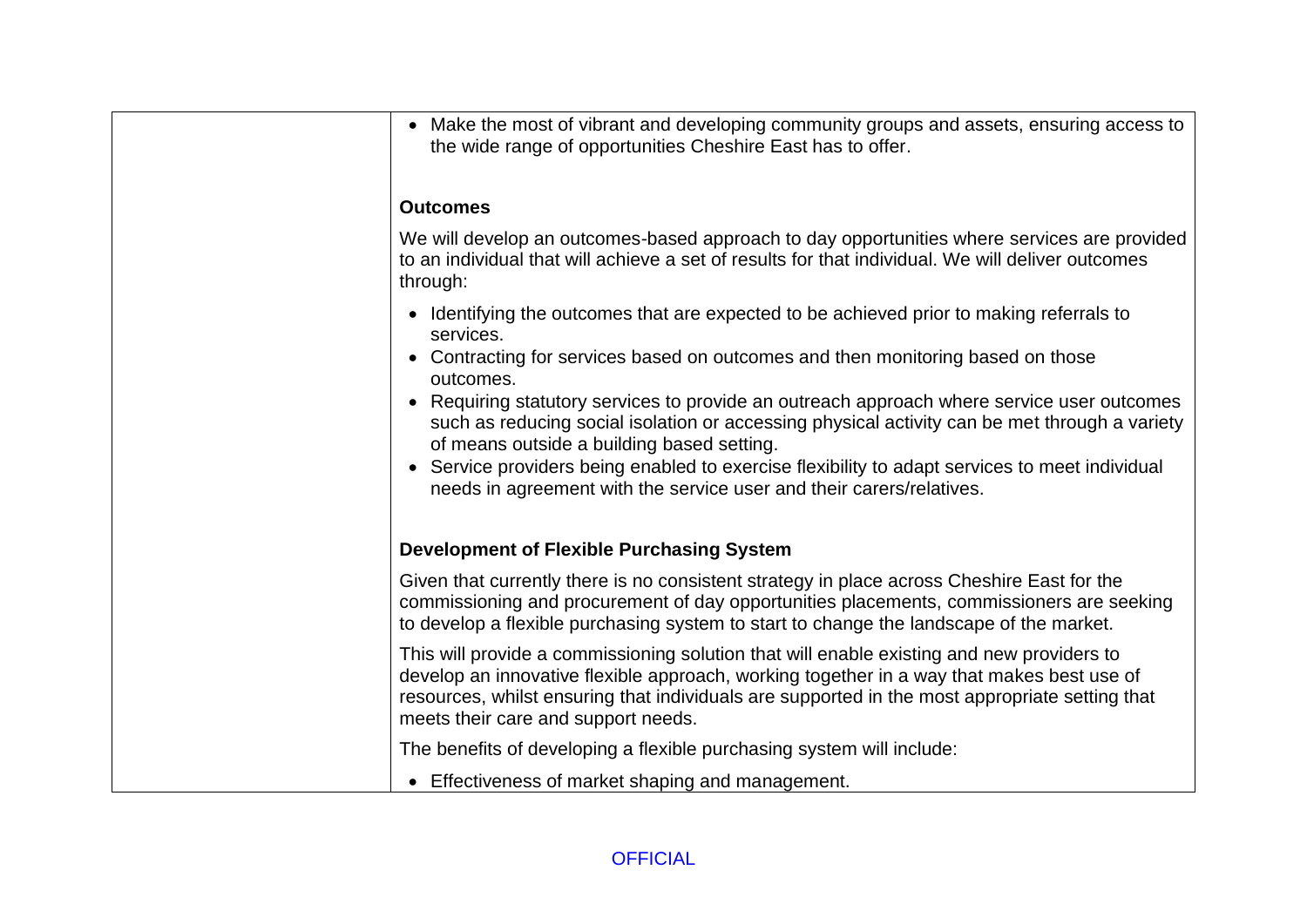| Who are the main stakeholders,<br>and have they been engaged                                                 | • Consistency of core specification and clarity of position in respect of expectations regarding<br>outcomes<br>• Transparency and challenge, where appropriate, surrounding value for money<br>• A more streamlined processes for placement finding and contract management.<br><b>Key Stakeholders</b><br>As part of this process we will continue to undertake extensive engagement with current and                                                                                                                                                                                                                                                                                                                                                                                                                                                                                 |
|--------------------------------------------------------------------------------------------------------------|-----------------------------------------------------------------------------------------------------------------------------------------------------------------------------------------------------------------------------------------------------------------------------------------------------------------------------------------------------------------------------------------------------------------------------------------------------------------------------------------------------------------------------------------------------------------------------------------------------------------------------------------------------------------------------------------------------------------------------------------------------------------------------------------------------------------------------------------------------------------------------------------|
| with?<br>(e.g. general public, employees,<br><b>Councillors, partners, specific</b><br>audiences, residents) | potential service users and their carers, commissioned providers, and voluntary and community<br>groups to ensure that we develop the market and help to develop and shape a range of<br>services which are flexible and personalised to meet individual needs.                                                                                                                                                                                                                                                                                                                                                                                                                                                                                                                                                                                                                         |
|                                                                                                              | We recognise that day opportunities:                                                                                                                                                                                                                                                                                                                                                                                                                                                                                                                                                                                                                                                                                                                                                                                                                                                    |
|                                                                                                              | • Help people have a fulfilling life<br>Provide people with the opportunity to take part in various interests and activities<br>• Provide opportunities to make friends and develop relationships<br>Provide valuable support to carers, so that they too can lead fulfilling lives outside their<br>caring role.                                                                                                                                                                                                                                                                                                                                                                                                                                                                                                                                                                       |
|                                                                                                              | We have recent evidence from a survey of people with a learning disability in Cheshire East on<br>their experiences during lockdown. 24% said that they missed their friends and connections<br>within the community while only 8% said they missed their experiences in day services.                                                                                                                                                                                                                                                                                                                                                                                                                                                                                                                                                                                                  |
|                                                                                                              | There are also growing numbers of young adults who have disabilities or who suffer from<br>mental illness needing care and support. We know that more people are living longer - which is<br>a good thing. The older people get, the more complex their care and support needs become.<br>Therefore, we need to ensure we can continue to support people. We need to focus more on<br>what people want to achieve (outcomes) and what they are good at (their strengths) to promote<br>health and wellbeing and in line with the law (Care Act 2014). We need to offer a set of<br>supports that allow an individual to explore what their strengths are. This will then allow citizens<br>to make informed choices about what they want to achieve. This will not simply be a choice<br>given as to what is available. As well as providing support in exclusive buildings, we want to |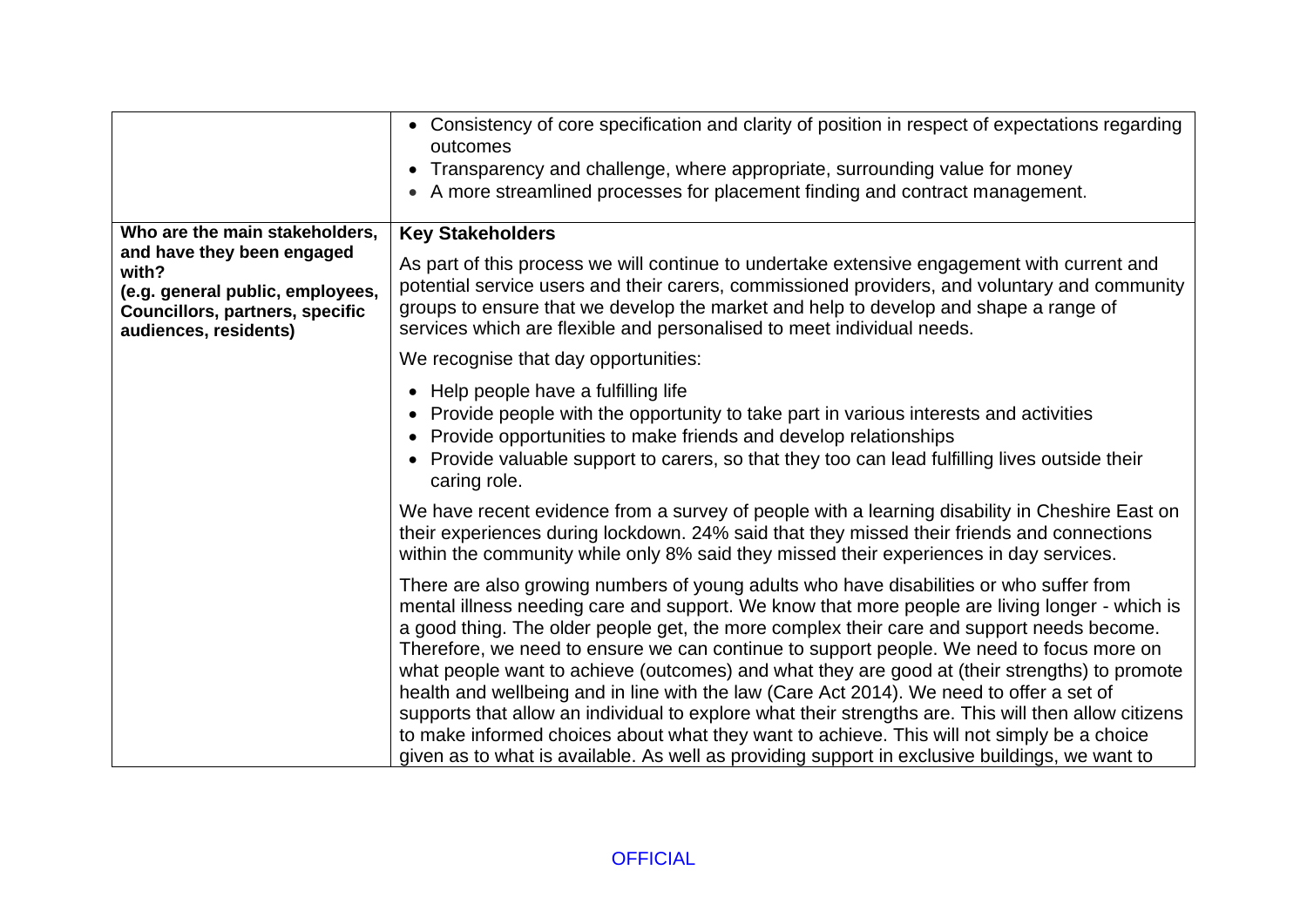| work towards people also accessing a variety of day opportunities in the community with<br>support.                                                                                                                                                                                                                                                                                                                                                                                    |
|----------------------------------------------------------------------------------------------------------------------------------------------------------------------------------------------------------------------------------------------------------------------------------------------------------------------------------------------------------------------------------------------------------------------------------------------------------------------------------------|
| <b>Feedback from Consultation and Engagement</b>                                                                                                                                                                                                                                                                                                                                                                                                                                       |
| Between April - June 2021, a survey (including an easy read version) was made available on<br>the Cheshire East Council website. The survey was conducted to help plan and develop<br>services for the future and to understand how services users feel about current day<br>opportunities. A total of 268 responses were received.                                                                                                                                                    |
| Evidence from surveys showed people who use day opportunities value the chance for social<br>interaction that these services offer, the enriching activities that they can undertake, and the<br>availability of provision that supports them to access their local communities.                                                                                                                                                                                                       |
| Most respondents are currently accessing day opportunities in their local area as inferred by<br>the short travel time given by 91% of them travelling up to 30 minutes to access services.<br>Therefore the impact of any redesign of service provision would need to ensure that location<br>was taken into account as part of any service changes.                                                                                                                                  |
| Day opportunities were reported to increase social skills, confidence and independence for the<br>individual accessing them while providing a break and free time for family members. At the<br>same time the impact of COVID-19 provided the opportunity for providers to deliver a range of<br>innovative approaches, including outreach support and the use of technology to deliver virtual<br>sessions which most people were receptive to accessing as part of any future offer. |
| Future Engagement on Commissioning Strategy and Development of a Flexible<br><b>Purchasing System</b>                                                                                                                                                                                                                                                                                                                                                                                  |
| Moving forward to deliver a wider range of day opportunities in Cheshire East, we will continue<br>to engage with stakeholders including providers (also new entrants into the market such as the<br>voluntary, community and faith sector (VCFS)) and people who use day opportunities and<br>families/carers. This will be an ongoing conversation to ensure that the services are able meet                                                                                         |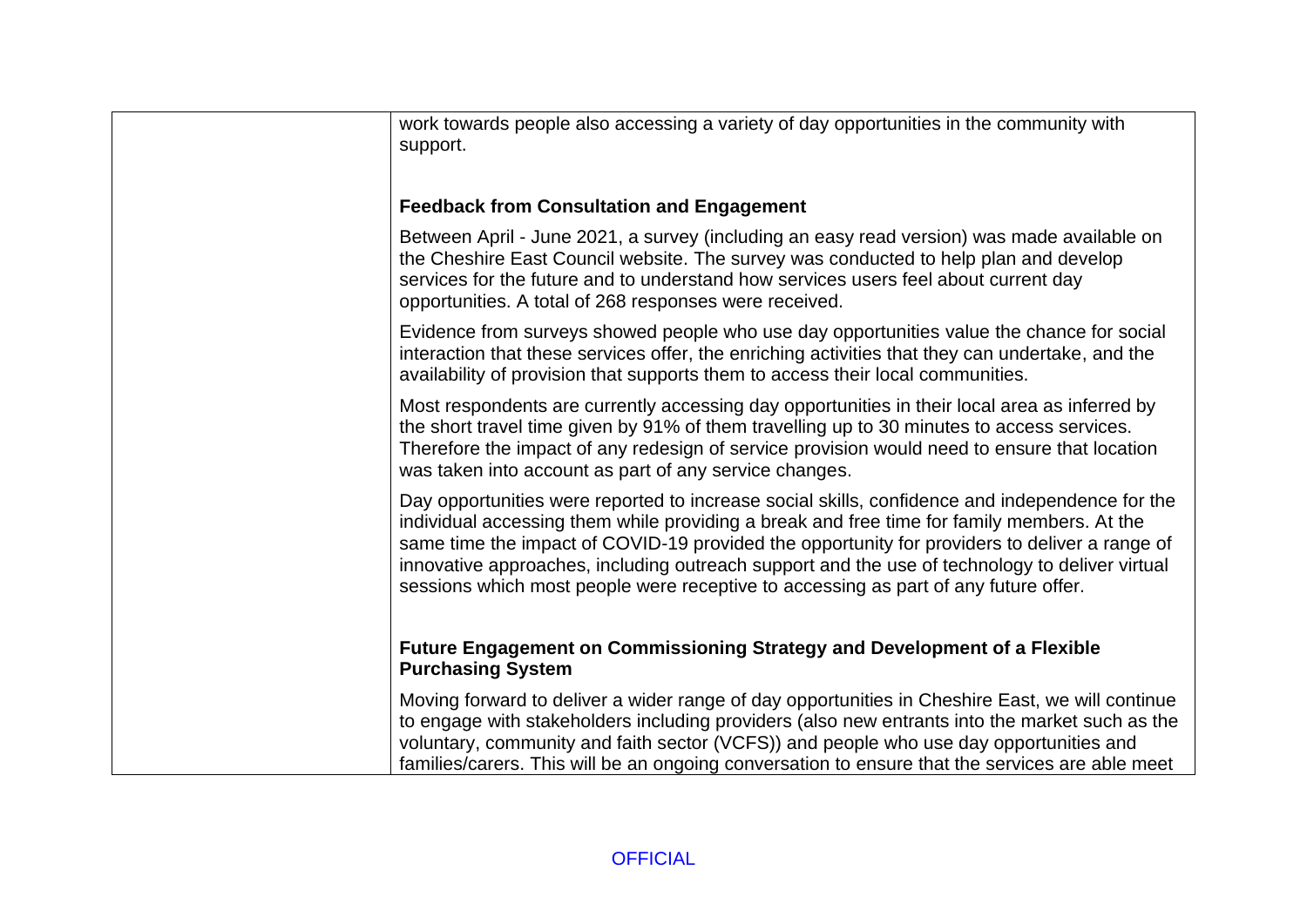|                                                | the needs and requirements of people using the services and deliver good outcomes and the<br>mechanisms for commissioning services.                                                                                                                                                                                                                                                                                                                                                                                                                                                                                                                                                                                                                                                                                                                                                             |
|------------------------------------------------|-------------------------------------------------------------------------------------------------------------------------------------------------------------------------------------------------------------------------------------------------------------------------------------------------------------------------------------------------------------------------------------------------------------------------------------------------------------------------------------------------------------------------------------------------------------------------------------------------------------------------------------------------------------------------------------------------------------------------------------------------------------------------------------------------------------------------------------------------------------------------------------------------|
|                                                | Extensive consultation and engagement in the development of a flexible purchasing system<br>has been undertaken between December 2021 and February 2022 with stakeholder groups,<br>including people who use services, families, carers, and service providers. Significant numbers<br>of people and organisations have responded at each stage of the process.                                                                                                                                                                                                                                                                                                                                                                                                                                                                                                                                 |
| <b>Consultation/involvement</b><br>carried out | Yes - consultation has been carried out from April - June 2021 and also a follow up on the draft<br>strategy was carried out in September 2021.                                                                                                                                                                                                                                                                                                                                                                                                                                                                                                                                                                                                                                                                                                                                                 |
|                                                | Extensive consultation and engagement in the development of a flexible purchasing system<br>has been undertaken between December 2021 and February 2022 with stakeholder groups,<br>including people who use services, families, carers, and service providers. Significant numbers<br>of people and organisations have responded at each stage of the process.                                                                                                                                                                                                                                                                                                                                                                                                                                                                                                                                 |
| What consultation method(s)<br>did you use?    | In terms of the consultation methods this has included:<br>• Surveys (including easy read)<br>Consultation events (virtual due to COVID) for carers and service users<br>• Provider Engagement Soft Market Testing Survey<br>Meetings with Care4CE staff who currently work within existing building based day<br>services.<br>• A key part of the ongoing consultation and transformation of day opportunities will be<br>operational staff undertaking reviews of individual's needs, aspirations and outcomes. This<br>will ensure that people using services and their families are fully engaged with the process<br>and allow us to co-produce and develop services around the person.<br>• We will also use existing partnership boards (Learning Disabilities and Mental Health) to<br>keep people informed of the process and allow wider engagement from carers and service<br>users. |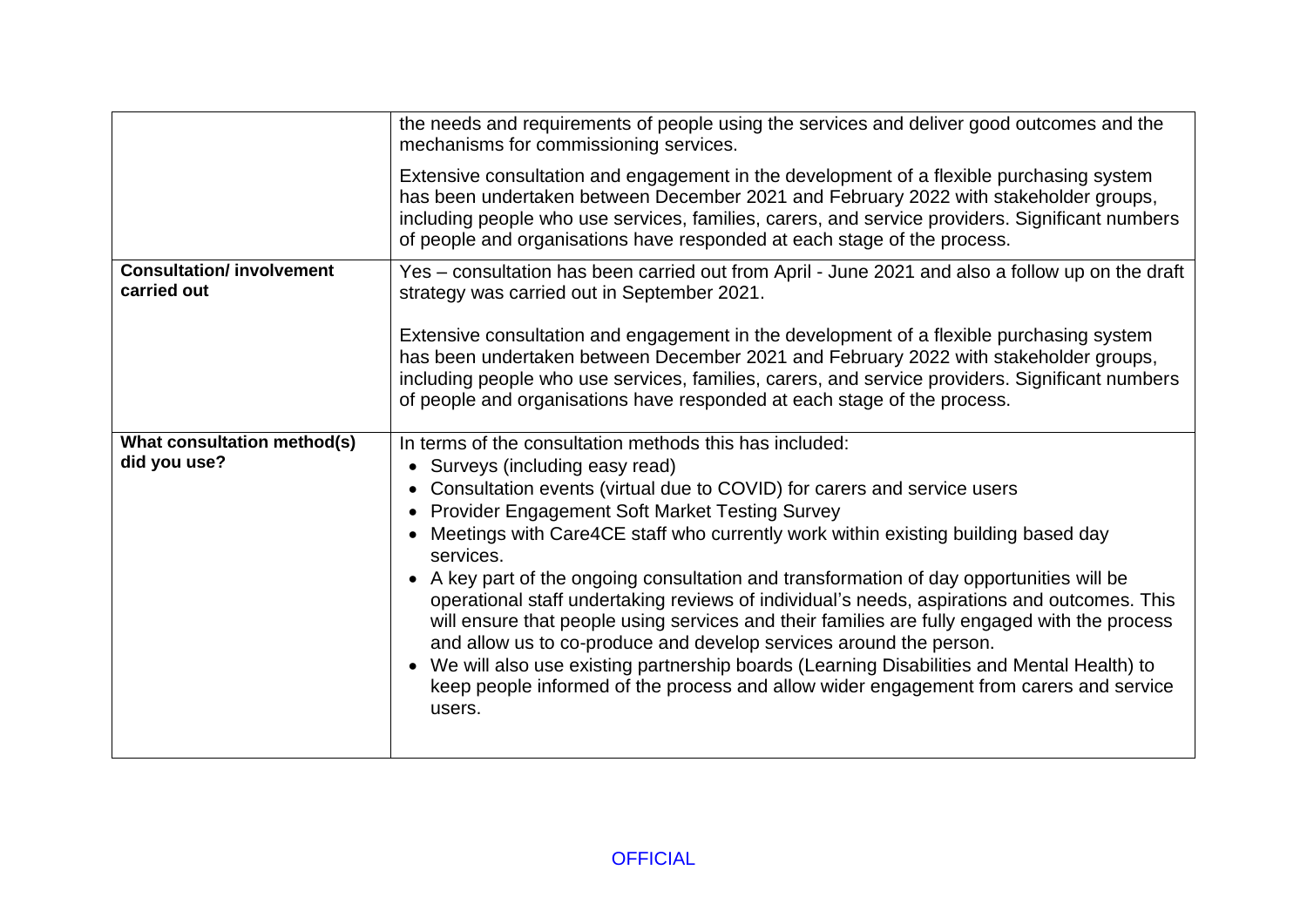| <b>Stage 2 Initial Screening</b>                                                                                                                                          |                                                                                                                                                                                                                                                                                                                                                                                                                                                                 |
|---------------------------------------------------------------------------------------------------------------------------------------------------------------------------|-----------------------------------------------------------------------------------------------------------------------------------------------------------------------------------------------------------------------------------------------------------------------------------------------------------------------------------------------------------------------------------------------------------------------------------------------------------------|
| Who is affected and what<br>evidence have you<br>considered to arrive at this<br>analysis?                                                                                | The proposals to redesign our current day opportunities offer are challenging for both existing<br>service providers, service users and carers as they propose a departure from the existing service<br>model, which is familiar and well-liked by service users and carers/relatives.                                                                                                                                                                          |
| (This may or may not include<br>the stakeholders listed above)                                                                                                            | There could also be a significant impact on staff from day opportunities services as well in terms of<br>the location where services are delivered, level of support provided, and tasks related to the<br>delivery of services.                                                                                                                                                                                                                                |
| Who is intended to benefit<br>and how                                                                                                                                     | The review and redesign of the day opportunities model will ensure that services are designed<br>around an individual rather than vice versa. By ensuring that this provision adopts a more<br>personalised and flexible approach, this will lead to improved outcomes for individuals who access<br>day opportunities.                                                                                                                                         |
| Could there be a different<br>impact or outcome for some<br>groups?                                                                                                       | There could be impacts for some people who currently access day opportunities in terms of the<br>provision that they access changing which will be dependent on the review of their needs and<br>outcomes. The buildings that services are currently delivered from could change as part of the<br>review. This could have impacts on both individuals and carers.                                                                                              |
| Does it include making<br>decisions based on individual<br>characteristics, needs or<br>circumstances?                                                                    | Yes there could potentially be decisions made on what type of services are provided for people with<br>more complex needs and disabilities (learning disabilities, dementia etc.) to ensure that the<br>services they receive deliver the support required to meet their care and support needs.                                                                                                                                                                |
| Are relations between<br>different groups or<br>communities likely to be<br>affected?<br>(eg will it favour one<br>particular group or deny<br>opportunities for others?) | As part of the redesign and development of the strategy for day opportunities we will ensure that<br>we deliver an offer that can support a variety of individuals with different care needs and that<br>people receive services that meet their needs and outcomes. We also want to ensure equity in<br>terms of locations in the borough where services are located so that people in different locations<br>have local services and opportunities to access. |
| Is there any specific targeted<br>action to promote equality? Is<br>there a history of unequal<br>outcomes (do you have                                                   | We will be holding engagement and consultation events to ensure that the voice of all stakeholders<br>is heard and that we enable us to ensure that we take on board any considerations around<br>equality.                                                                                                                                                                                                                                                     |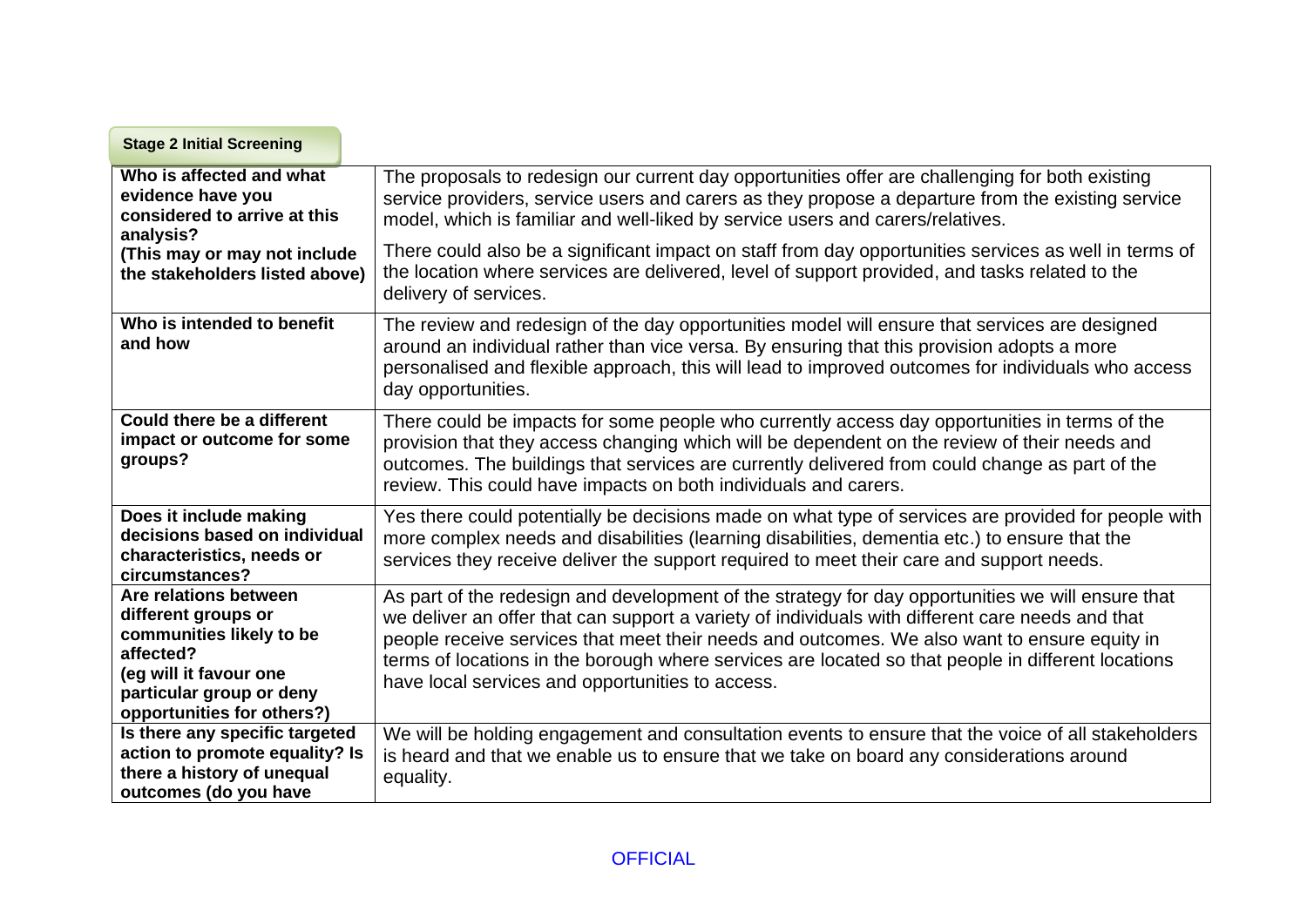| enough evidence to prove<br>otherwise)? |   |   |                                                                                                  |  |   |                              |  |   |
|-----------------------------------------|---|---|--------------------------------------------------------------------------------------------------|--|---|------------------------------|--|---|
|                                         |   |   | Is there an actual or potential negative impact on these specific characteristics? (Please tick) |  |   |                              |  |   |
| Age                                     | v |   | Marriage & civil<br>partnership                                                                  |  | N | <b>Religion &amp; belief</b> |  |   |
| <b>Disability</b>                       | v |   | <b>Pregnancy &amp; maternity</b>                                                                 |  | N | <b>Sex</b>                   |  | N |
| <b>Gender reassignment</b>              |   | N | Race                                                                                             |  | N | <b>Sexual orientation</b>    |  | N |

#### **Stage 3 Evidence**

|                                 | What evidence do you have to support your findings? (quantitative and qualitative) Please provide additional<br>information that you wish to include as appendices to this document, i.e., graphs, tables, charts                                                                                                                                                                                                                                                                                                                                                                                                                                                                                                                        |     |  |  |
|---------------------------------|------------------------------------------------------------------------------------------------------------------------------------------------------------------------------------------------------------------------------------------------------------------------------------------------------------------------------------------------------------------------------------------------------------------------------------------------------------------------------------------------------------------------------------------------------------------------------------------------------------------------------------------------------------------------------------------------------------------------------------------|-----|--|--|
| Age                             | The key characteristics of the people who use day opportunities will be older people and<br>working age adults with disabilities. As such, the proposals could have a potential negative<br>impact of these protected groups. These include level of disability, accessibility of alternative<br>services and the ability to cope with a change in location of the service that is being accessed.<br>These aspects will need to be mitigated in alternative options considered for individuals.<br>Evidence from surveys showed that the vast majority of people (91%) travelled less than 30<br>minutes, so any future redesign would need to take into account the locations of services in<br>order to not to impact on individuals. |     |  |  |
| Marriage & civil<br>partnership | There is the potential for a change in day opportunities services to impact on married couples or<br>couples in civil partnerships, where one partner uses services as a result of a service ceasing.<br>There are also impacts listed under the carers section.<br>There will be the opportunity to feedback any impacts relating to this during the consultation<br>process.                                                                                                                                                                                                                                                                                                                                                           | Low |  |  |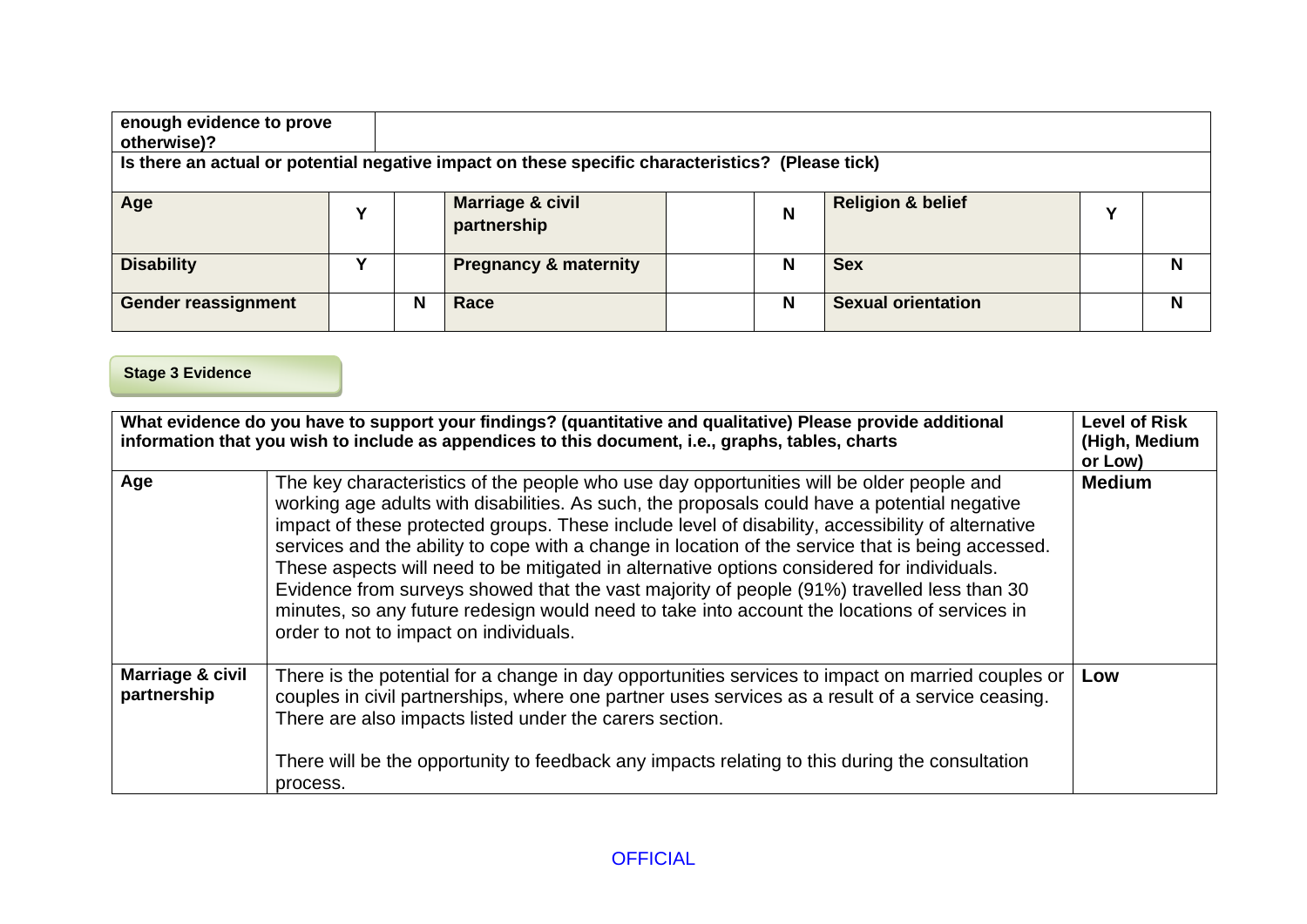| Religion                                                                                                                                                                                                                                                                                                                                                                                                                                                                               | N/A<br>There is no evidence to suggest an impact on this protected characteristic. There will be the<br>opportunity to feedback any impacts relating to this during the consultation process.                                                                                             |               |  |
|----------------------------------------------------------------------------------------------------------------------------------------------------------------------------------------------------------------------------------------------------------------------------------------------------------------------------------------------------------------------------------------------------------------------------------------------------------------------------------------|-------------------------------------------------------------------------------------------------------------------------------------------------------------------------------------------------------------------------------------------------------------------------------------------|---------------|--|
| <b>Disability</b><br>The proposals could have a number of potentially negative impacts on people with disabilities<br>and long term conditions (and their carers). The extent of these impacts will depend on such<br>things as accessibility and availability of alternative services that can be accessed locally, ability<br>to cope with a change in location of the service that is being accessed, should their current<br>service be one that no longer operates in the future. |                                                                                                                                                                                                                                                                                           | <b>Medium</b> |  |
| <b>Pregnancy &amp;</b><br>There is no evidence to suggest an impact on this protected characteristic. There will be the<br>maternity<br>opportunity to feedback any impacts relating to this during the consultation process.                                                                                                                                                                                                                                                          |                                                                                                                                                                                                                                                                                           | N/A           |  |
| <b>Sex</b>                                                                                                                                                                                                                                                                                                                                                                                                                                                                             | There is no evidence to suggest an impact on this protected characteristic. There will be the<br>opportunity to feedback any impacts relating to this during the consultation process.                                                                                                    | N/A           |  |
| Gender<br>Reassignment                                                                                                                                                                                                                                                                                                                                                                                                                                                                 | No recording of gender reassignment takes place on the council's social care record system as<br>such data on this will be unavailable. However, there is no known element in these proposals<br>which is likely to lead to discrimination of the basis of this protected characteristic. |               |  |
| Race                                                                                                                                                                                                                                                                                                                                                                                                                                                                                   | There is no evidence to suggest an impact on this protected characteristic. There will be the<br>opportunity to feedback any impacts relating to this during the consultation process.                                                                                                    |               |  |
| <b>Sexual</b><br><b>Orientation</b>                                                                                                                                                                                                                                                                                                                                                                                                                                                    | There is no evidence to suggest an impact on this protected characteristic. There will be the<br>opportunity to feedback any impacts relating to this during the consultation process.                                                                                                    | N/A           |  |

### **Stage 4 Mitigation**

| <b>Protected</b> | <b>Mitigating action</b>                                                                                                                                                                                                                                                                                             | How will this be | <b>Officer</b> | <b>Target date</b> |
|------------------|----------------------------------------------------------------------------------------------------------------------------------------------------------------------------------------------------------------------------------------------------------------------------------------------------------------------|------------------|----------------|--------------------|
| characteristics  | Once you have assessed the impact of a policy/service, it is important to<br>identify options and alternatives to reduce or eliminate any negative impact.<br>Options considered could be adapting the policy or service, changing the<br>way in which it is implemented or introducing balancing measures to reduce | monitored?       | responsible    |                    |
|                  | any negative impact. When considering each option you should think about                                                                                                                                                                                                                                             |                  |                |                    |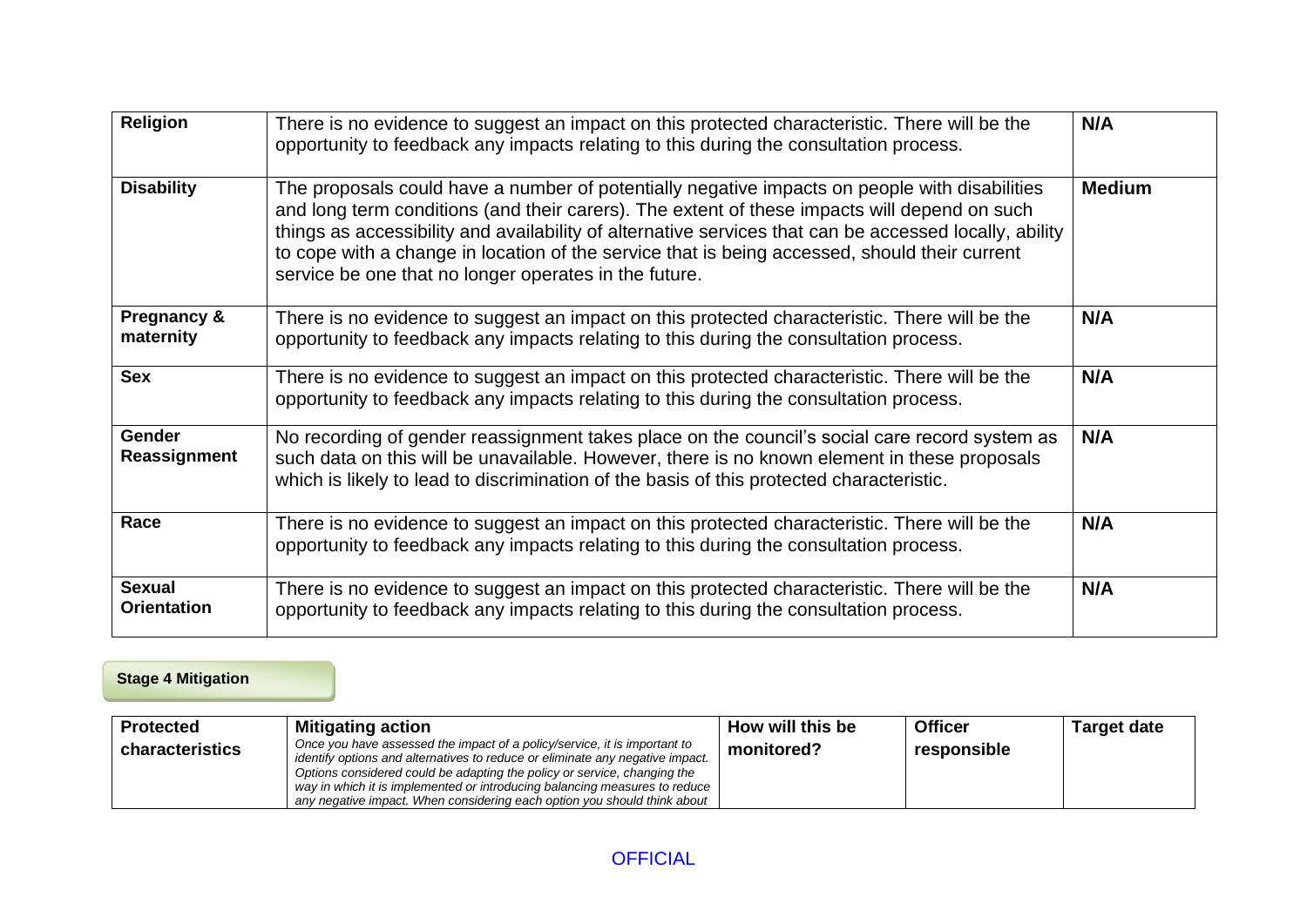|                                            | how it will reduce any negative impact, how it might impact on other groups<br>and how it might impact on relationships between groups and overall issues<br>around community cohesion. You should clearly demonstrate how you<br>have considered various options and the impact of these. You must have a<br>detailed rationale behind decisions and a justification for those alternatives<br>that have not been accepted.                                     |                                                                                                |                    |          |
|--------------------------------------------|------------------------------------------------------------------------------------------------------------------------------------------------------------------------------------------------------------------------------------------------------------------------------------------------------------------------------------------------------------------------------------------------------------------------------------------------------------------|------------------------------------------------------------------------------------------------|--------------------|----------|
| Age                                        | Physical access, Transport access, Explore<br>flexible transport being added to service<br>specifications to mitigate.                                                                                                                                                                                                                                                                                                                                           | This will be captured<br>through the<br>consultation and<br>engagement<br>process              | <b>Mark Hughes</b> | May 2022 |
| <b>Marriage &amp; civil</b><br>partnership |                                                                                                                                                                                                                                                                                                                                                                                                                                                                  |                                                                                                |                    |          |
| <b>Religion</b>                            | The rationale for change is that customers will<br>have a greater choice about how respite is<br>provided, with more flexibility. It is possible that<br>this more individually tailored approach could be<br>more beneficial to people with protected<br>characteristics. For instance people with religious<br>beliefs that require a quiet area for prayer at<br>specific times of the day - this could be designed<br>into an individually tailored package. | This will be captured<br>through the<br>continued<br>consultation and<br>engagement<br>process | <b>Mark Hughes</b> | May 2022 |
| <b>Disability</b>                          | The rationale for change is that customers will<br>have a greater choice about how day<br>opportunities is provided, with more flexibility. It is<br>possible that this more individually tailored<br>approach could be more beneficial to people with<br>protected characteristics.                                                                                                                                                                             | This will be captured<br>through the<br>consultation and<br>engagement<br>process              | <b>Mark Hughes</b> | May 2922 |
| Pregnancy &<br>maternity                   |                                                                                                                                                                                                                                                                                                                                                                                                                                                                  |                                                                                                |                    |          |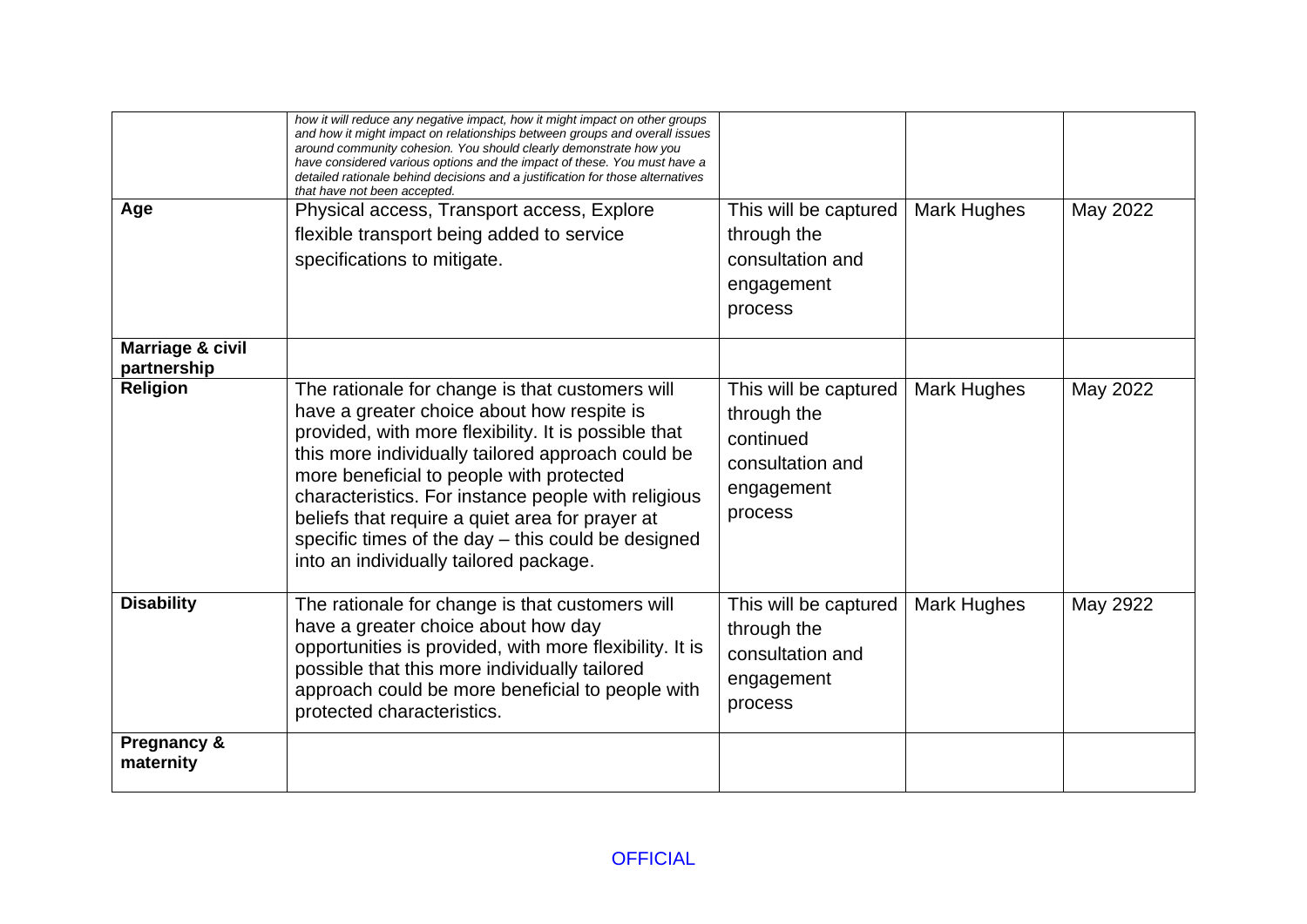| <b>Sex</b>                    |                                                                                                                                                                                                                                                  |                                                                                   |                    |          |
|-------------------------------|--------------------------------------------------------------------------------------------------------------------------------------------------------------------------------------------------------------------------------------------------|-----------------------------------------------------------------------------------|--------------------|----------|
| <b>Gender</b><br>Reassignment |                                                                                                                                                                                                                                                  |                                                                                   |                    |          |
| Race                          | During the consultation we will establish if there<br>are any individuals who require support with<br>accessible information if English is not their first<br>language. This could involve linking in with<br>established support groups/forums. | This will be captured<br>through the<br>consultation and<br>engagement<br>process | <b>Mark Hughes</b> | May 2022 |
| <b>Sexual Orientation</b>     |                                                                                                                                                                                                                                                  |                                                                                   |                    |          |

#### **5. Review and Conclusion**

**Summary: provide a brief overview including impact, changes, improvement, any gaps in evidence and additional data that is needed**

There should be no change in service provision to the majority of people who use day opportunities services, but there does need to be a robust transition plan in place for those people who either want to change the services they access or those who are coming through transition from children's services who may wish to access a wider range of options. Operational teams will be heavily involved in reviewing these people and we will also ensure that there will be no gap in service to any people affected.

We aim to carry on the engagement with wider stakeholders in developing a commissioning strategy for future day opportunities placements. This will build on the development of a three-tier model of personalisation as identified in the Day Opportunities Strategy to ensure we create a vibrant day opportunities market in Cheshire East, which delivers choice and control for people who access day opportunities (including people on direct payments and self-funders).

| Specific actions to be taken to | How will this be monitored? | <b>Officer responsible</b> | <b>Target date</b> |
|---------------------------------|-----------------------------|----------------------------|--------------------|
| reduce, justify or remove any   |                             |                            |                    |
| adverse impacts                 |                             |                            |                    |
|                                 |                             |                            |                    |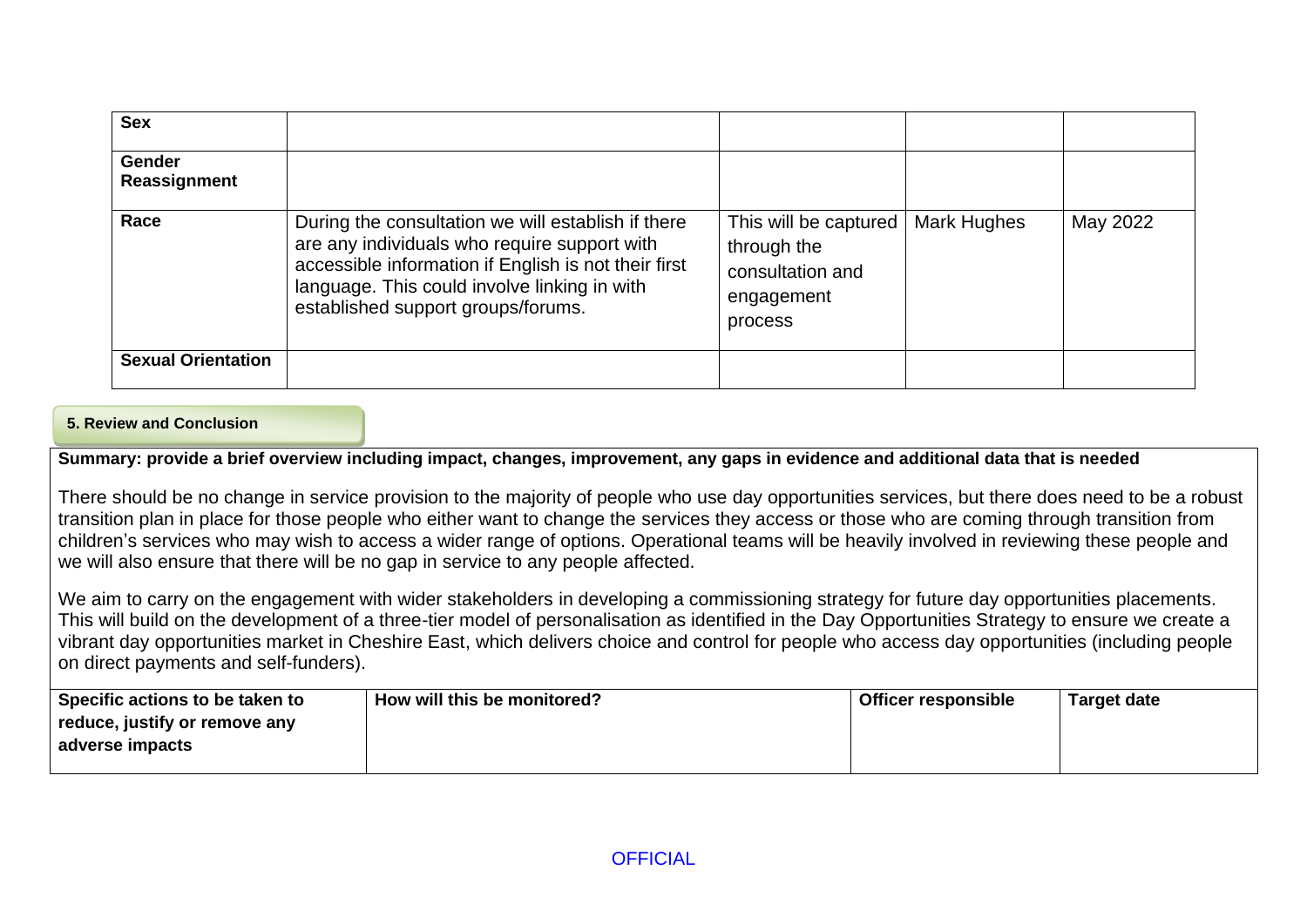| Identification of possible people who<br>use services who may be affected<br>to be completed as a priority prior to<br>service redesign and strategy being<br>implemented                                                                                  | Contracts Team / Operational Staff/ consultation,<br>customer questionnaire, drop in sessions, face to face<br>meetings/virtual meetings. | <b>Senior Commissioning</b><br>Manager<br><b>Operational Heads of</b><br>Service | April 2021 |
|------------------------------------------------------------------------------------------------------------------------------------------------------------------------------------------------------------------------------------------------------------|-------------------------------------------------------------------------------------------------------------------------------------------|----------------------------------------------------------------------------------|------------|
| Enough time must be planned into<br>the transition plan to ensure<br>effective transfer of those who may<br>be impacted by any service<br>changes and review of people can<br>take place – thus ensuring no gap in<br>service provision for those affected | Commissioning / Contracts Team / Operational Teams/<br>transition and mobilisation plan.                                                  | Operational Heads of<br>Service<br><b>Senior Commissioning</b><br>Manager        | May 2022   |
| Please provide details and link to<br>full action plan for actions                                                                                                                                                                                         |                                                                                                                                           |                                                                                  |            |
| When will this assessment be<br>reviewed?                                                                                                                                                                                                                  | May 2022                                                                                                                                  |                                                                                  |            |
| Are there any additional<br>assessments that need to be<br>undertaken in relation to this<br>assessment?                                                                                                                                                   | <b>No</b>                                                                                                                                 |                                                                                  |            |
| Lead officer sign off                                                                                                                                                                                                                                      | Mark Hughes                                                                                                                               | Date 31 January 2021                                                             | M Hughes   |